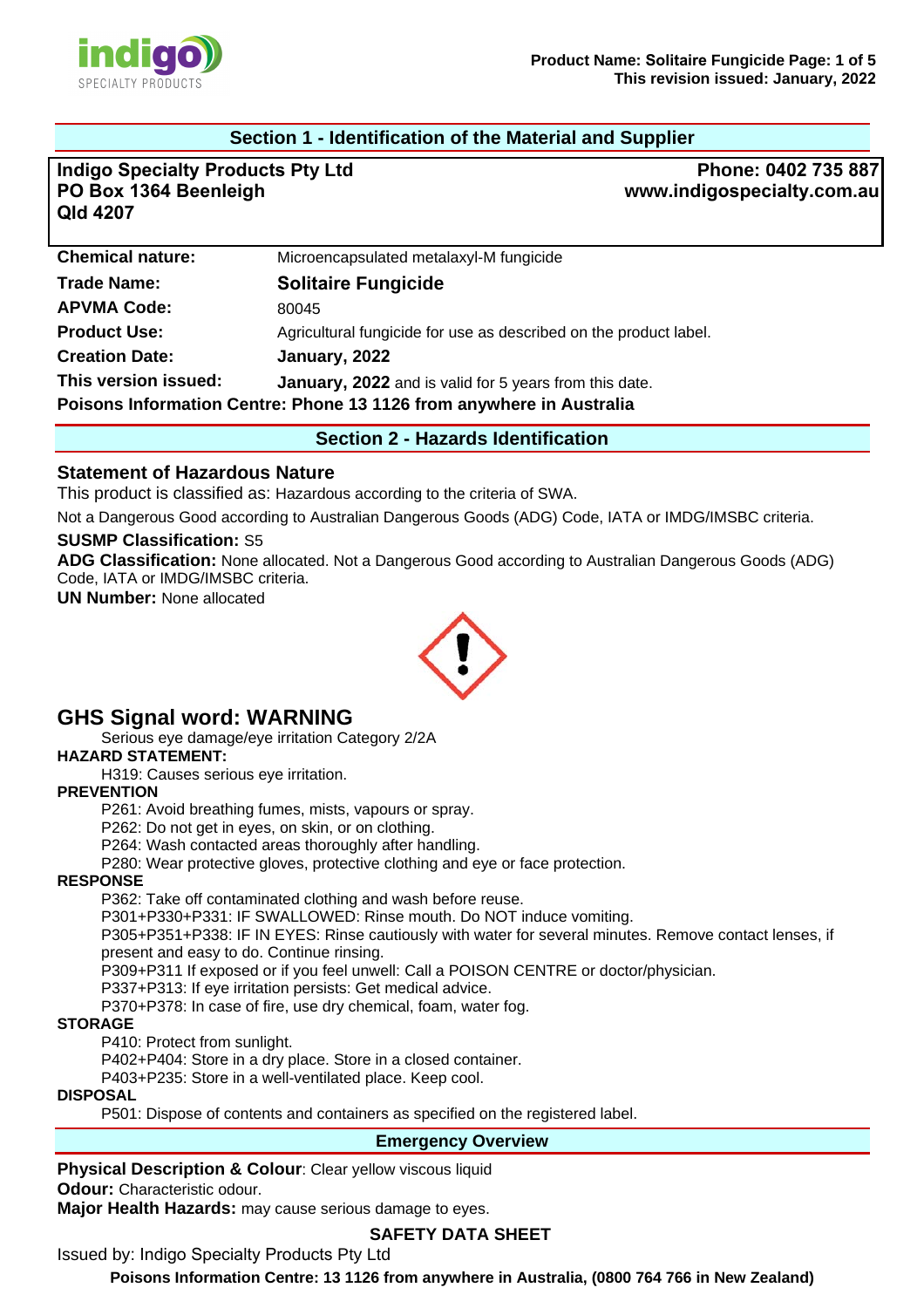

| <b>Section 3 - Composition/Information on Ingredients</b> |               |         |                                |         |  |
|-----------------------------------------------------------|---------------|---------|--------------------------------|---------|--|
| Ingredients                                               | <b>CAS No</b> | Conc. % | TWA $(mg/m^3)$ STEL $(mg/m^3)$ |         |  |
| Metalaxyl-M                                               | 70630-17-0    | -240    | not set                        | not set |  |
| Other non hazardous ingredients                           | secret        | to 1 L  | not set                        | not set |  |

This is a commercial product whose exact ratio of components may vary slightly. Minor quantities of other non hazardous ingredients are also possible.

The SWA TWA exposure value is the average airborne concentration of a particular substance when calculated over a normal 8 hour working day for a 5 day working week. The STEL (Short Term Exposure Limit) is an exposure value that may be equalled (but should not be exceeded) for no longer than 15 minutes and should not be repeated more than 4 times per day. There should be at least 60 minutes between successive exposures at the STEL. The term "peak "is used when the TWA limit, because of the rapid action of the substance, should never be exceeded, even briefly.

## **Section 4 - First Aid Measures**

#### **General Information:**

You should call The Poisons Information Centre if you feel that you may have been poisoned, burned or irritated by this product. The number is 13 1126 from anywhere in Australia (0800 764 766 in New Zealand) and is available at all times. Have this SDS with you when you call.

**Inhalation:** No first aid measures normally required. However, if inhalation has occurred, and irritation has developed, remove to fresh air and observe until recovered. If irritation becomes painful or persists more than about 30 minutes, seek medical advice.

**Skin Contact:** Wash gently and thoroughly with water (use non-abrasive soap if necessary) for 5 minutes or until chemical is removed.

**Eye Contact:** Immediately flush the contaminated eye(s) with lukewarm, gently flowing water for 15 minutes or until the product is removed, while holding the eyelid(s) open. Take care not to rinse contaminated water into the unaffected eye or onto the face. Obtain medical attention immediately. Take special care if exposed person is wearing contact lenses.

**Ingestion:** If product is swallowed or gets in mouth, do NOT induce vomiting; wash mouth with water and give some water to drink. If symptoms develop, or if in doubt contact a Poisons Information Centre or a doctor.

# **Section 5 - Fire Fighting Measures**

**Fire and Explosion Hazards**: The major hazard in fires is usually inhalation of heated and toxic or oxygen deficient (or both), fire gases. There is no risk of an explosion from this product under normal circumstances if it is involved in a fire.

Fire decomposition products from this product may be toxic if inhaled. Take appropriate protective measures. **Extinguishing Media:** In case of fire, use dry chemical, foam or water fog.

Fire Fighting: If a significant quantity of this product is involved in a fire, call the fire brigade.

| <b>Flash point:</b>              | Not flammable. |
|----------------------------------|----------------|
| <b>Upper Flammability Limit:</b> | No data.       |
| <b>Lower Flammability Limit:</b> | No data.       |
| <b>Autoignition temperature:</b> | No data.       |
| <b>Flammability Class:</b>       | No data.       |
|                                  |                |

#### **Section 6 - Accidental Release Measures**

**Accidental release:** In the event of a major spill, prevent spillage from entering drains or water courses. Wear full protective chemically resistant clothing including eye/face protection, gauntlets and self contained breathing apparatus. See below under Personal Protection regarding Australian Standards relating to personal protective equipment. No special recommendations for clothing materials. Eye/face protective equipment should comprise, as a minimum, protective goggles. If there is a significant chance that vapours or mists are likely to build up in the cleanup area, we recommend that you use a respirator. Usually, no respirator is necessary when using this product. However, if you have any doubts consult the Australian Standard mentioned below (section 8). Otherwise, not normally necessary.

Stop leak if safe to do so, and contain spill. Absorb onto sand, vermiculite or other suitable absorbent material. If spill is too large or if absorbent material is not available, try to create a dike to stop material spreading or going into drains or waterways. Sweep up and shovel or collect recoverable product into labelled containers for recycling or salvage, and dispose of promptly. Recycle containers wherever possible after careful cleaning. Refer to product label for specific instructions. After spills, wash area preventing runoff from entering drains. If a significant quantity of material enters drains, advise emergency services. Full details regarding disposal of used containers, spillage and unused

# **SAFETY DATA SHEET**

#### Issued by: Indigo Specialty Products Pty Ltd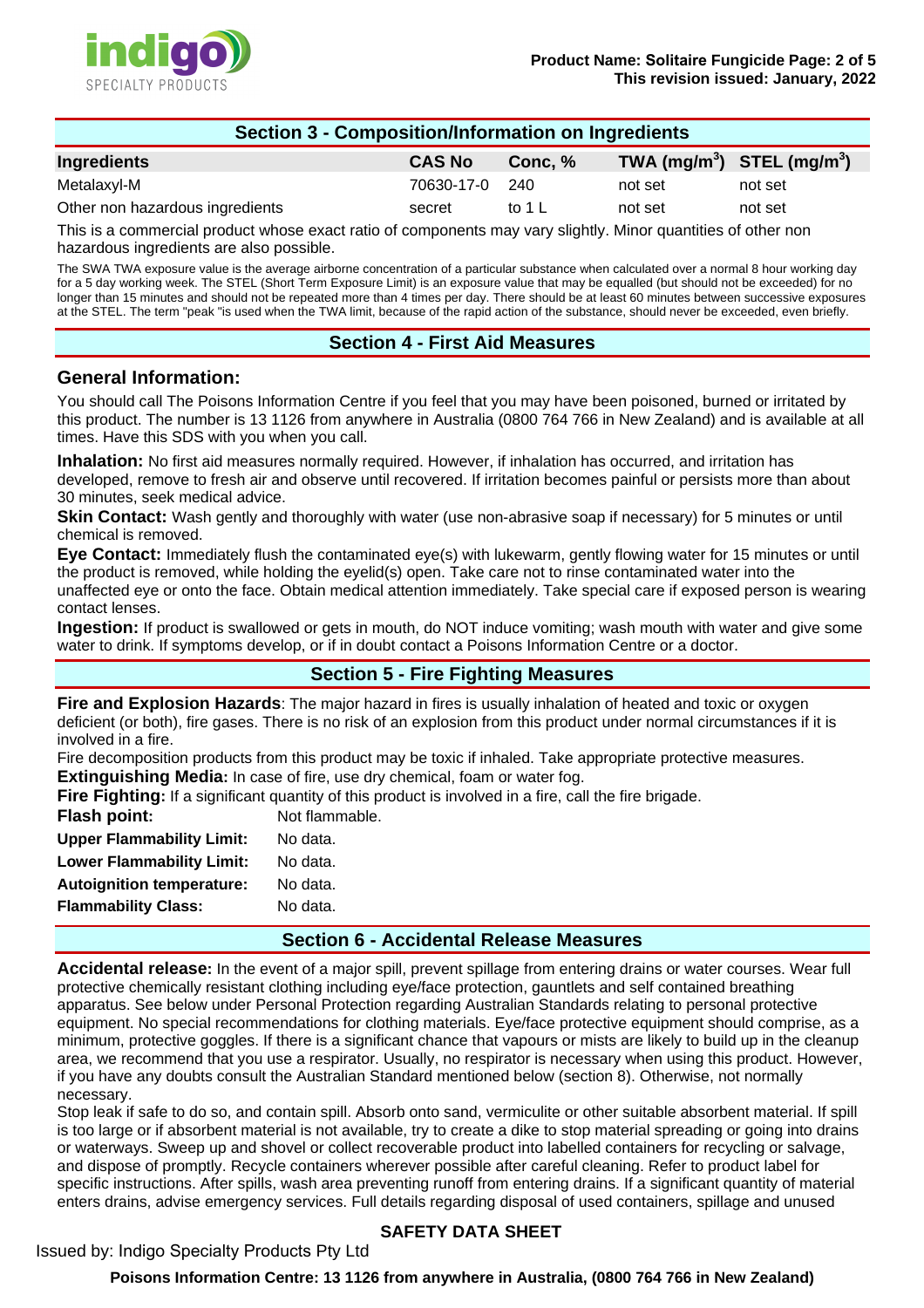

material may be found on the label. If there is any conflict between this SDS and the label, instructions on the label prevail. Ensure legality of disposal by consulting regulations prior to disposal. Thoroughly launder protective clothing before storage or re-use. Advise laundry of nature of contamination when sending contaminated clothing to laundry.

## **Section 7 - Handling and Storage**

**Handling:** Keep exposure to this product to a minimum, and minimise the quantities kept in work areas. Check Section 8 of this SDS for details of personal protective measures, and make sure that those measures are followed. The measures detailed below under "Storage" should be followed during handling in order to minimise risks to persons using the product in the workplace. Also, avoid contact or contamination of product with incompatible materials listed in Section 10.

**Storage:** This product is a Scheduled Poison. Observe all relevant regulations regarding sale, transport and storage of this schedule of poison. Protect this product from light. Store in the closed original container in a dry, cool, wellventilated area out of direct sunlight. Make sure that the product does not come into contact with substances listed under "Incompatibilities" in Section 10. Some liquid preparations settle or separate on standing and may require stirring before use. Check packaging - there may be further storage instructions on the label.

# **Section 8 - Exposure Controls and Personal Protection**

The following Australian Standards will provide general advice regarding safety clothing and equipment:

Respiratory equipment: **AS/NZS 1715**, Protective Gloves: **AS 2161**, Occupational Protective Clothing: AS/NZS 4501 set 2008, Industrial Eye Protection: **AS1336** and **AS/NZS 1337**, Occupational Protective Footwear: **AS/NZS2210**. Exposure limits have not been established by SWA for any of the significant ingredients in this product.

No special equipment is usually needed when occasionally handling small quantities. The following instructions are for bulk handling or where regular exposure in an occupational setting occurs without proper containment systems. **Ventilation:** This product should only be used where there is ventilation that is adequate to keep exposure below the TWA levels. If necessary, use a fan.

**Eye Protection:** Protective glasses or goggles must be worn when this product is being used. Failure to protect your eyes may lead to severe harm to them or to general health. Emergency eye wash facilities must also be available in an area close to where this product is being used.

**Skin Protection:** You should avoid contact even with mild skin irritants. Therefore you should wear suitable impervious elbow-length gloves and facial protection when handling this product. See below for suitable material types.

**Protective Material Types:** We suggest that protective clothing be made from the following materials: PVC. **Respirator:** Usually, no respirator is necessary when using this product. However, if you have any doubts consult the Australian Standard mentioned above. Otherwise, not normally necessary.

Eyebaths or eyewash stations and safety deluge showers should, if practical, be provided near to where this product is being handled commercially.

## **Section 9 - Physical and Chemical Properties:**

| <b>Physical Description &amp; colour:</b> | Clear yellow viscous liquid                      |
|-------------------------------------------|--------------------------------------------------|
| Odour:                                    | Characteristic odour.                            |
| <b>Boiling Point:</b>                     | Not available.                                   |
| <b>Freezing/Melting Point:</b>            | No specific data. Liquid at normal temperatures. |
| Volatiles:                                | No data.                                         |
| <b>Vapour Pressure:</b>                   | No data.                                         |
| <b>Vapour Density:</b>                    | No data.                                         |
| <b>Specific Gravity:</b>                  | 1.08-1.12                                        |
| <b>Water Solubility:</b>                  | No data.                                         |
| pH:                                       | 7-9 (1% w/w aqueous solution)                    |
| <b>Volatility:</b>                        | No data.                                         |
| <b>Odour Threshold:</b>                   | No data.                                         |
| <b>Evaporation Rate:</b>                  | No data.                                         |
| <b>Coeff Oil/water Distribution:</b>      | No data                                          |
| <b>Autoignition temp:</b>                 | No data.                                         |

## **Section 10 - Stability and Reactivity**

**Reactivity:** This product is unlikely to react or decompose under normal storage conditions. However, if you have any doubts, contact the supplier for advice on shelf life properties.

# **SAFETY DATA SHEET**

Issued by: Indigo Specialty Products Pty Ltd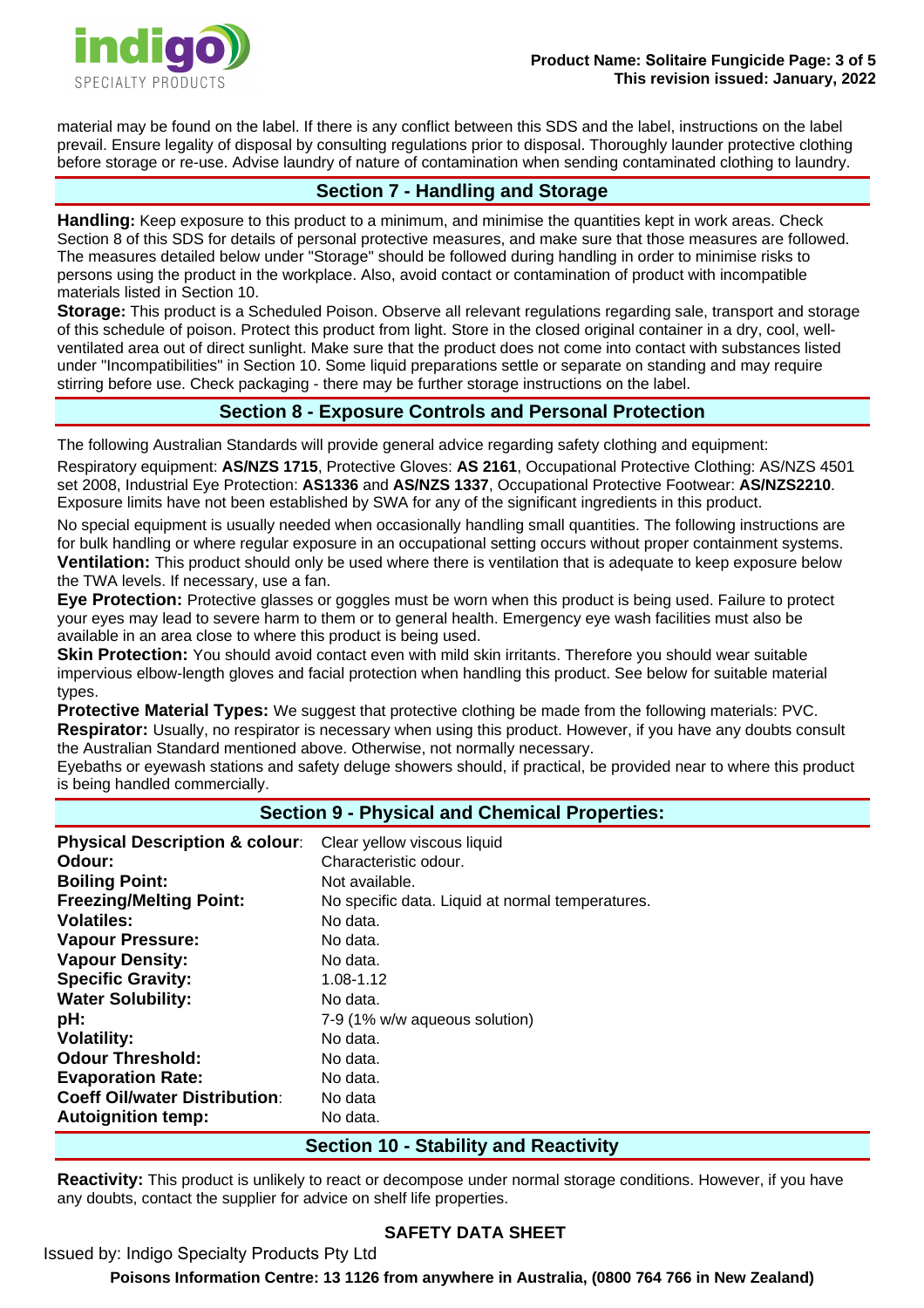

**Conditions to Avoid:** Protect this product from light. Store in the closed original container in a dry, cool, wellventilated area out of direct sunlight.

**Incompatibilities:** No particular Incompatibilities.

**Fire Decomposition:** Combustion forms carbon dioxide, and if incomplete, carbon monoxide and possibly smoke. Water is also formed. Carbon monoxide poisoning produces headache, weakness, nausea, dizziness, confusion, dimness of vision, disturbance of judgment, and unconsciousness followed by coma and death. **Polymerisation:** Polymerisation reactions are unlikely; they are not expected to occur.

# **Section 11 - Toxicological Information**

# **Local Effects:**

**Target Organs:** There is no data to hand indicating any particular target organs.

## **Classification of Hazardous Ingredients**

Ingredient **Risk Phrases** 

Metalaxyl-M  $> = 10\%$ Conc<25%: Xi; R41

• Acute toxicity - category 4

Eye damage - category 1

**Potential Health Effects** 

# **Inhalation:**

**Short Term Exposure:** Available data indicates that this product is not harmful. However product may be mildly irritating, although unlikely to cause anything more than mild transient discomfort.

**Long Term Exposure:** No data for health effects associated with long term inhalation.

# **Skin Contact:**

**Short Term Exposure:** Available data indicates that this product is not harmful. It should present no hazards in normal use. However product may be irritating, but is unlikely to cause anything more than mild transient discomfort. **Long Term Exposure:** No data for health effects associated with long term skin exposure.

# **Eye Contact:**

**Short Term Exposure:** This product is a severe eye irritant. Symptoms may include stinging and reddening of eyes and watering which may become copious. Other symptoms such as swelling of eyelids and blurred vision may also become evident. If exposure is brief, symptoms should disappear once exposure has ceased. However, lengthy exposure or delayed treatment is likely to cause permanent damage.

**Long Term Exposure:** No data for health effects associated with long term eye exposure.

# **Ingestion:**

**Short Term Exposure:** Significant oral exposure is considered to be unlikely. However, this product may be irritating to mucous membranes but is unlikely to cause anything more than transient discomfort. **Long Term Exposure:** No data for health effects associated with long term ingestion.

## **Carcinogen Status:**

**SWA:** No significant ingredient is classified as carcinogenic by SWA. **NTP:** No significant ingredient is classified as carcinogenic by NTP. **IARC:** No significant ingredient is classified as carcinogenic by IARC.

# **Section 12 - Ecological Information**

Insufficient data to be sure of status.

# **Section 13 - Disposal Considerations**

**Disposal:** Special help is available for the disposal of Agricultural Chemicals. The product label will give general advice regarding disposal of small quantities, and how to cleanse containers. However, for help with the collection of unwanted rural chemicals, contact ChemClear 1800 008 182 http://www.chemclear.com.au/ and for help with the disposal of empty drums, contact DrumMuster http://www.drummuster.com.au/ where you will find contact details for your area.

# **SAFETY DATA SHEET**

Issued by: Indigo Specialty Products Pty Ltd **Poisons Information Centre: 13 1126 from anywhere in Australia, (0800 764 766 in New Zealand)**